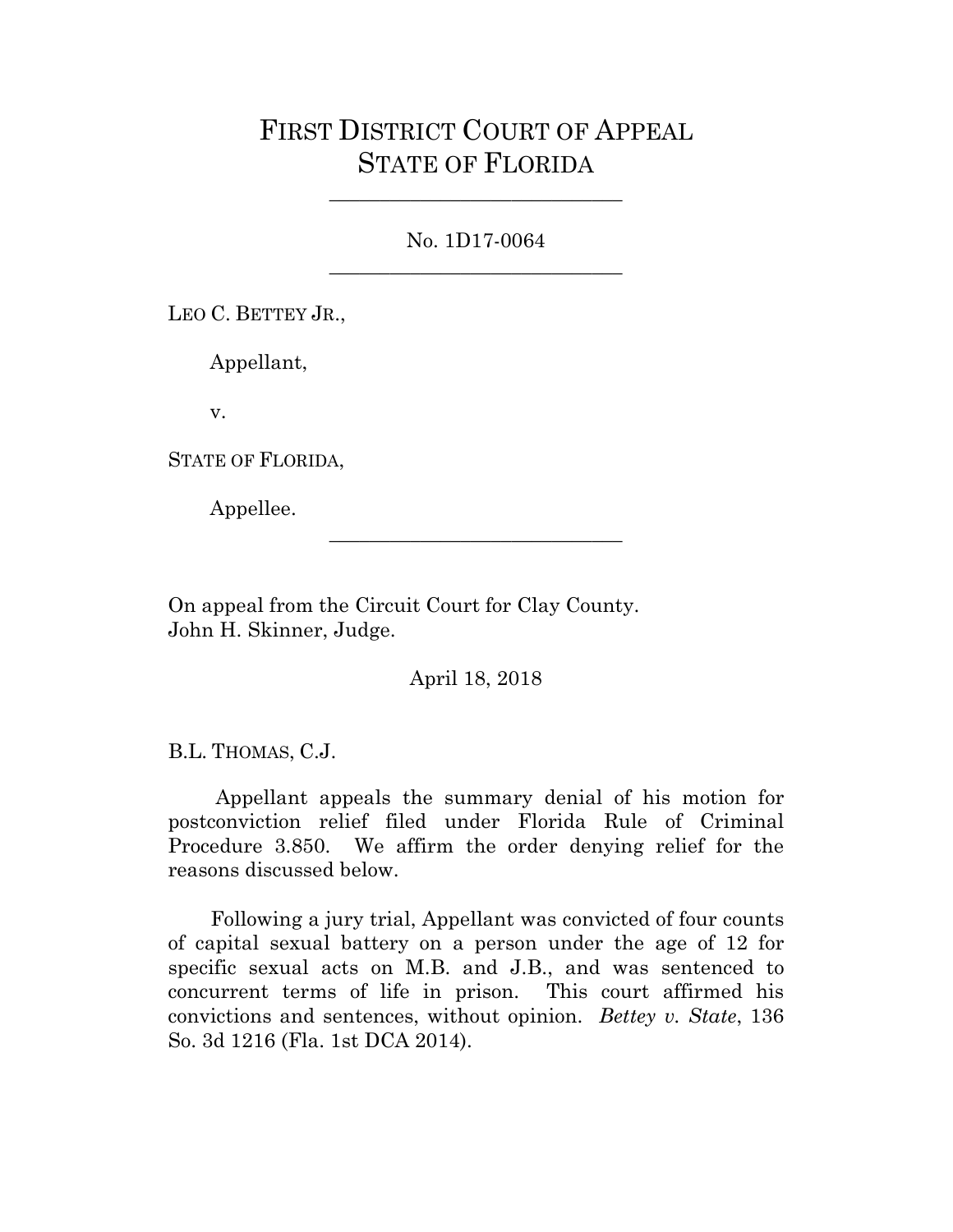Appellant filed a postconviction motion arguing that he should have been tried by twelve jurors instead of six. The trial court denied the motion, and this court dismissed that appeal.<sup>[1](#page-1-0)</sup>

Appellant next filed a timely motion for postconviction relief alleging four claims of ineffective assistance of counsel.[2](#page-1-1) A claim of ineffective assistance of counsel is governed by *Strickland v. Washington*, [466 U.S. 668,](https://a.next.westlaw.com/Document/I235b05aa9c1e11d9bdd1cfdd544ca3a4/View/FullText.html?transitionType=UniqueDocItem&contextData=(sc.Default)&userEnteredCitation=466+U.S.+668) 690 (1984). To prove ineffective assistance, an appellant must allege 1) the specific acts or omissions of counsel which fell below a standard of reasonableness under prevailing professional norms, *see id.* at 690; and 2) that the appellant's case was prejudiced by these acts or omissions such that the outcome of the case would have been different, *see id.* at 694. To prove the first prong, "[t]he defendant must allege specific facts that, when considering the totality of the circumstances, are not conclusively rebutted by the record and that demonstrate a deficiency on the part of counsel which is detrimental to the defendant." *Blackwood v. State*, [946 So.](https://a.next.westlaw.com/Document/Ic782c74959de11db9b5fa20d42f776ec/View/FullText.html?transitionType=UniqueDocItem&contextData=(sc.UserEnteredCitation)&userEnteredCitation=946+So.+2d+960) 2d [960,](https://a.next.westlaw.com/Document/Ic782c74959de11db9b5fa20d42f776ec/View/FullText.html?transitionType=UniqueDocItem&contextData=(sc.UserEnteredCitation)&userEnteredCitation=946+So.+2d+960) 968 (Fla. 2006) (citing *LeCroy v. Dugger*, [727 So.](https://a.next.westlaw.com/Document/I2ea10e270c8911d98220e6fa99ecd085/View/FullText.html?transitionType=UniqueDocItem&contextData=(sc.UserEnteredCitation)&userEnteredCitation=727+So.+2d+236) 2d 236, 239 (Fla. 1998)). The prejudice prong requires that Appellant demonstrate a reasonable probability that, but for counsel's errors, the result of the proceeding would have been different. *See Strickland*, 466 U.S. at 694. "A reasonable probability is a probability sufficient to undermine confidence in the outcome." *Id*. Appellant must demonstrate a likelihood of a different result

<span id="page-1-0"></span><sup>&</sup>lt;sup>1</sup> Although Appellant's appeal was dismissed following nonpayment of the filing fee or submission of the trial court's order of insolvency, such a claim is meritless. *See Williams v. Fla.*, 90 S. Ct. 1893 (1970); *State v. Hogan*, 451 So. 2d 844 (Fla. 1984).

<span id="page-1-1"></span><sup>2</sup> Appellant's fourth claim was one of cumulative error. As we hold Appellant's claims in grounds one through three were meritless, as explained below, ground four was meritless as well. *See Morris v. State*, 931 So. 2d 821, 837 (Fla. 2006) (denying claim based on cumulative error where the individual claims making up the cumulative claim were either procedurally barred or without merit).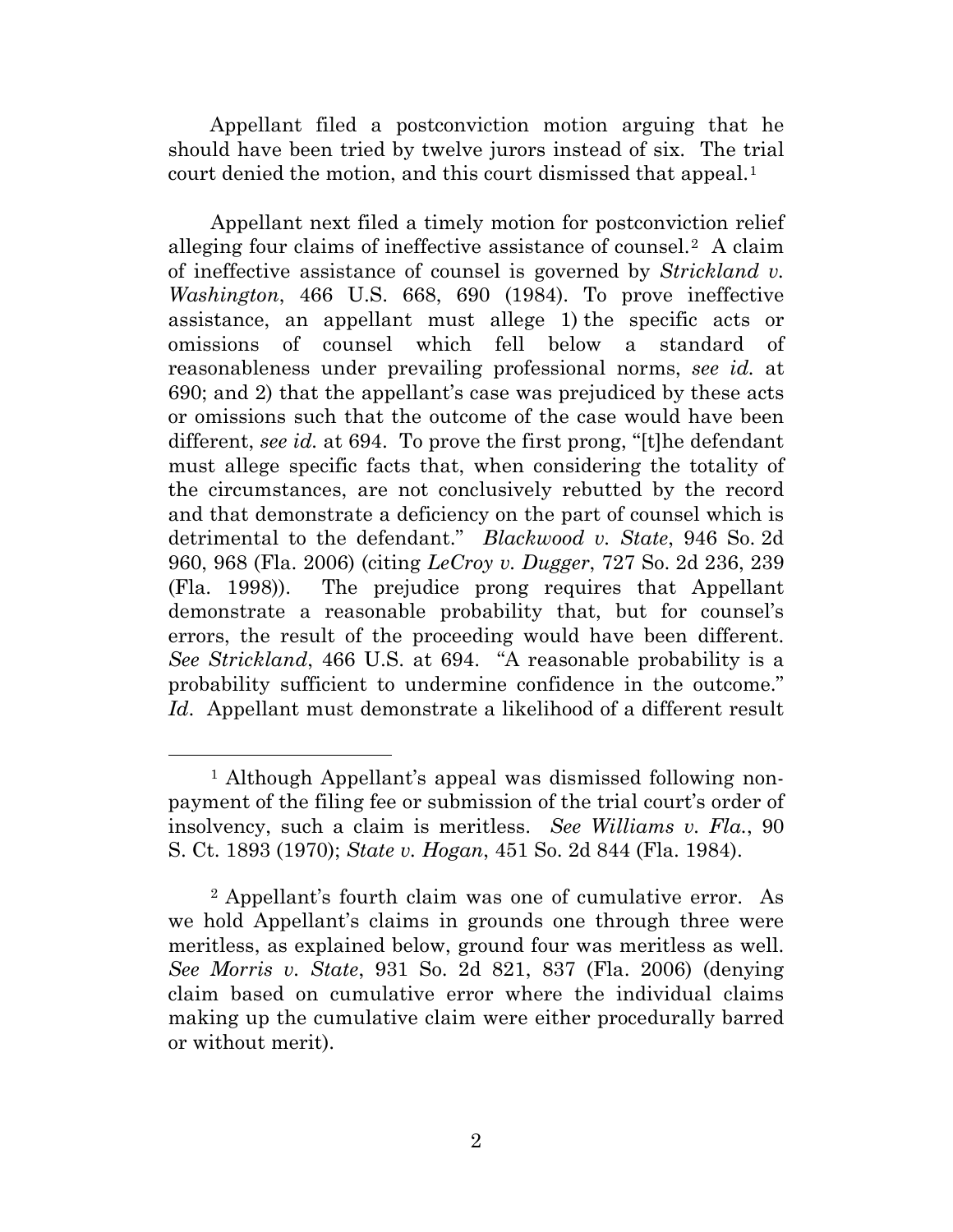which is substantial and not just conceivable. *Harrington v. Richter*, [562 U.S. 86,](https://1.next.westlaw.com/Link/Document/FullText?findType=Y&serNum=2024411744&pubNum=708&originatingDoc=I4b07a7d5f59511e0a9e5bdc02ef2b18e&refType=RP&originationContext=document&transitionType=DocumentItem&contextData=(sc.UserEnteredCitation)#co_pp_sp_708_791) 112 (2011).

In ground one, Appellant alleged that counsel was ineffective for failing to secure a ruling on a motion for a statement of particulars that sought to narrow the time frame during which the alleged offenses occurred. The information alleged that the three offenses against M.B. occurred between April 1, 2010 and April 10, 2012, while the offense against J.B. was alleged to have taken place between December 11, 2011 and April 9, 2012. Appellant alleged that if counsel had secured a ruling on the motion for a statement of particulars, and had the time frame shortened in the information, the State would not have been able to prove that the crimes occurred during that time frame. Thus, Appellant argues, he would have been entitled to be discharged, because "[w]hen a bill of particulars narrows the time within which the crime occurred, and the prosecution fails to show the defendant committed the offense within that time frame, a conviction on the charge must be reversed." *Audano v. State*, 674 So. 2d 882 (Fla. 2d DCA 1996) (citing *State v. Jefferson*, 419 So. 2d 330, 331-32 (Fla. 1982)).

At trial in March 2013, M.B. testified that she was eight years old and that the abuse started when she was three. The State also introduced a video of the victims' interviews with a Child Protective Team member that occurred on April 12, 2012. In the interview, M.B. stated that the abuse started when she was five and continued until shortly before the interview. J.B. testified at trial that she was six years old, and that the abuse began when she was five years old; in her interview with the Child Protective Team member, J.B. stated she was five years old and she was not sure when the abuse started, but she was probably four years old.

Thus, the testimony indicates that the victims could not provide exact dates, but could only provide how old they were at the time, therefore, the State would not have been able to produce a statement of particulars. But contrary to Appellant's arguments, this would not have led to an acquittal or dismissal of the charges, as the State may charge a date range, and need not specify exact dates if they are not known. *See Lightbourne v.*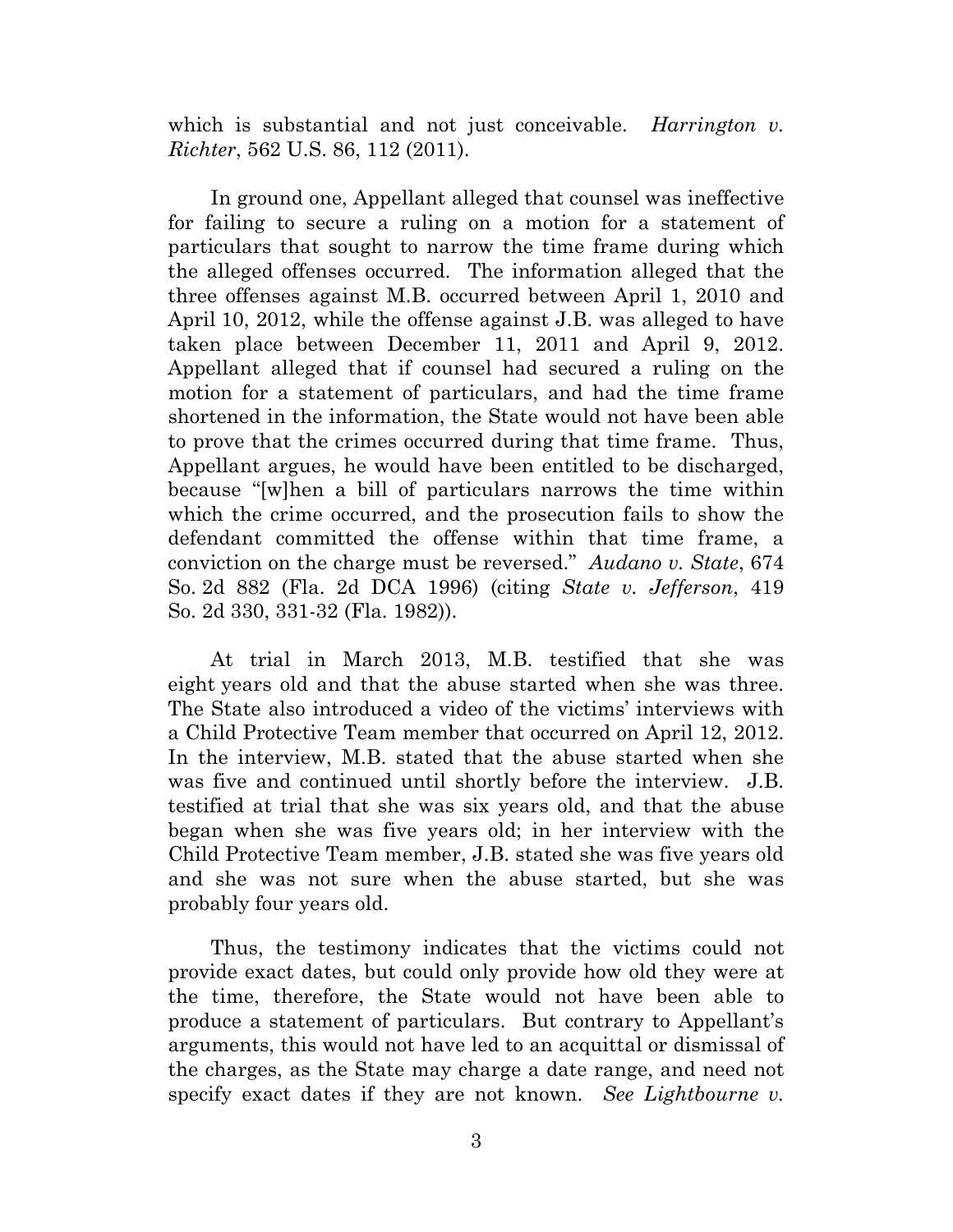*State*, 438 So. 2d 380, 384 (Fla. 1983). The two-year date ranges alleged by the State were proper. *Id*. ("[I]t is not necessary that an indictment or information state the exact date of the offense if such date is not known."). Because the State could not narrow the time frame, and Appellant was not hindered in his ability to raise a defense, his claim fails. *Cf. Dell'Orfano v. State*, 616 So. 2d 33 (Fla. 1993) (noting that 27-month time frame is not per se objectionable in a sexual-battery case). Thus, Appellant cannot show that he was prejudiced by counsel's failure to secure a ruling on his motion for a statement of particulars.

In ground two, Appellant alleged that counsel was ineffective for failing to move for a judgment of acquittal, because the State failed to prove that the crimes occurred during the range of the dates alleged in the information. This claim is meritless as well. The evidence was sufficient to show that M.B.'s abuse occurred between April 1, 2010 (when she would have been five years old) and April 12, 2012. Further, the evidence indicated the abuse to J.B. occurred when she was five years old, a period of time encompassed in the December 11, 2011 to April 2012 date range.

Finally, even if the State failed to prove the crimes occurred during the dates alleged, Appellant would not be entitled to relief. In order to overcome a motion for judgment of acquittal, the State must put forth evidence of each *element* of the crime. *See K.S. v. State*, 840 So. 2d 1116 (Fla. 1st DCA 2003). The State was not required to prove that the crime took place on the exact dates listed in the information, as that is not an element of the offense. In *Tingley v. State*, 549 So. 2d 649, 651 (Fla. 1989), the supreme court held that the date of a sexual offense alleged in the information does not have to be proven at trial:

[T]ime is not ordinarily a substantive part of an indictment or information and there may be a variance between the dates proved at trial and those alleged in the indictment or information as long as: (1) the crime was committed before the return date of the indictment; (2) the crime was committed within the applicable statute of limitations; and (3) the defendant has been neither surprised nor hampered in preparing his defense.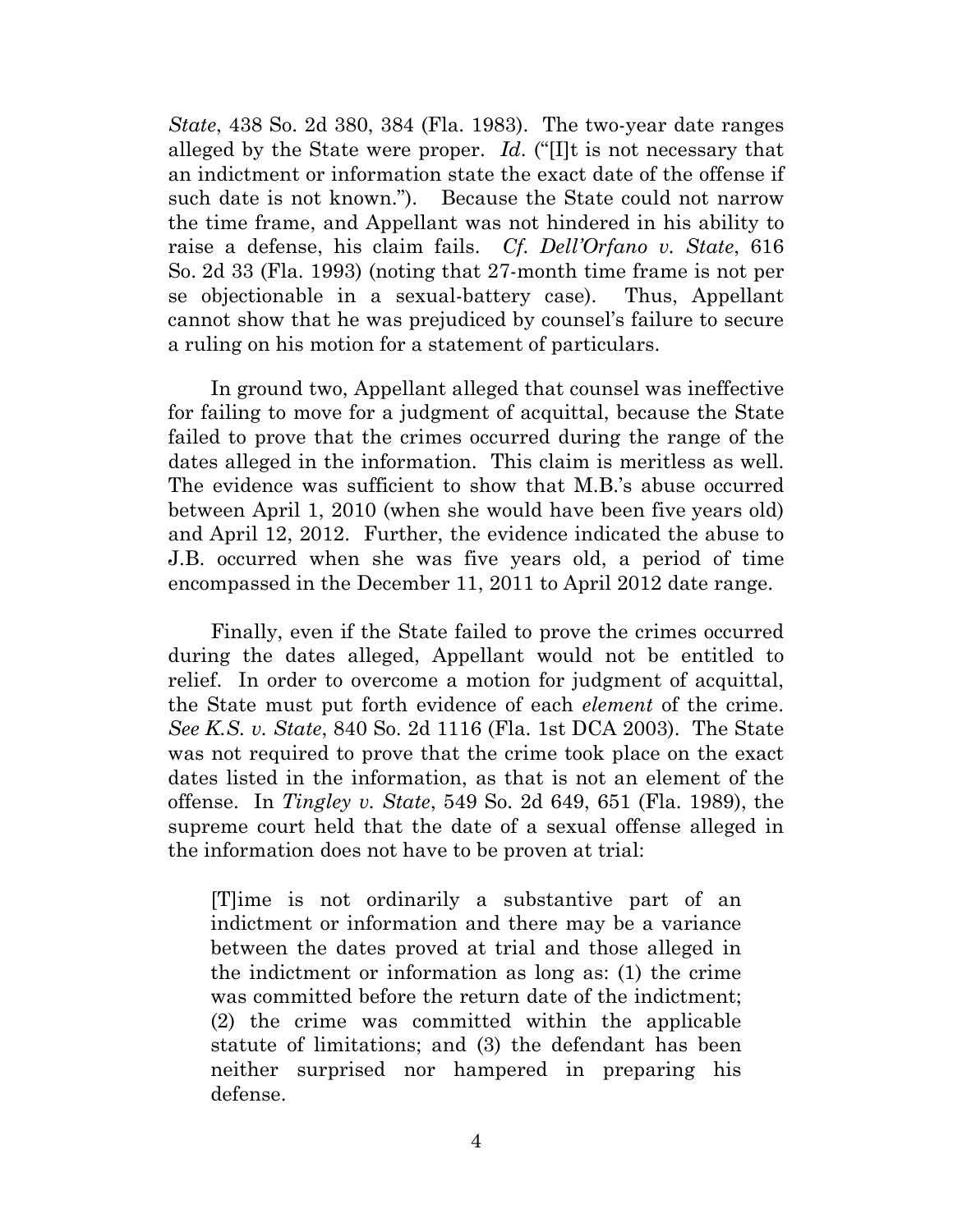Here, the crime was committed before Appellant was charged, and there could be no statute of limitations violation.[3](#page-4-0) 

Finally, there was no hampering of the defense. Both victims alleged the acts occurred when they were five years old and living with Appellant. As such, any motion for judgment of acquittal based on the failure to prove the date of the crime could not have been granted.

In ground three, Appellant argued that counsel was ineffective for failing to object to the following statements made by the prosecutor during closing argument, which he contends (1) bolstered the credibility of the witnesses and (2) demeaned his defense:

(a) "It's not reasonable to believe that they weren't doing anything other than telling you the truth."

(b) the CPT interviewer "has no interest in the outcome of this case";

(c) "the truth is what [the victims] told you happened";

- (d) "there's no reasonable reason for these girls to lie";
- (e) it was painful for both victims to tell the truth;
- (f) the victims' mother was "telling you the truth";

(g) "the truth is what [the victims] told you";

(h) the victims' disclosures could not be "anything other than the truth"; and

(i) the Child Protective Team interviewer "didn't have an interest in this case."

"Improper prosecutorial 'vouching' for the credibility of a witness occurs 'where a prosecutor suggests that she has reasons to believe a witness that were not presented to the jury,' or, stated differently, where the prosecutor 'implicitly refers to information outside the record.'" *Whigham v. State*, 97 So. 3d 274, 275 (Fla. 1st DCA 2012) (quoting *Jackson v. State*, 89 So. 3d 1011, 1018 (Fla. 4th DCA 2012)). However, where the arguments arose in

<span id="page-4-0"></span> <sup>3</sup> There is no statute of limitations for capital sexual battery. *See* § 775.15(1), Fla. Stat. (2012).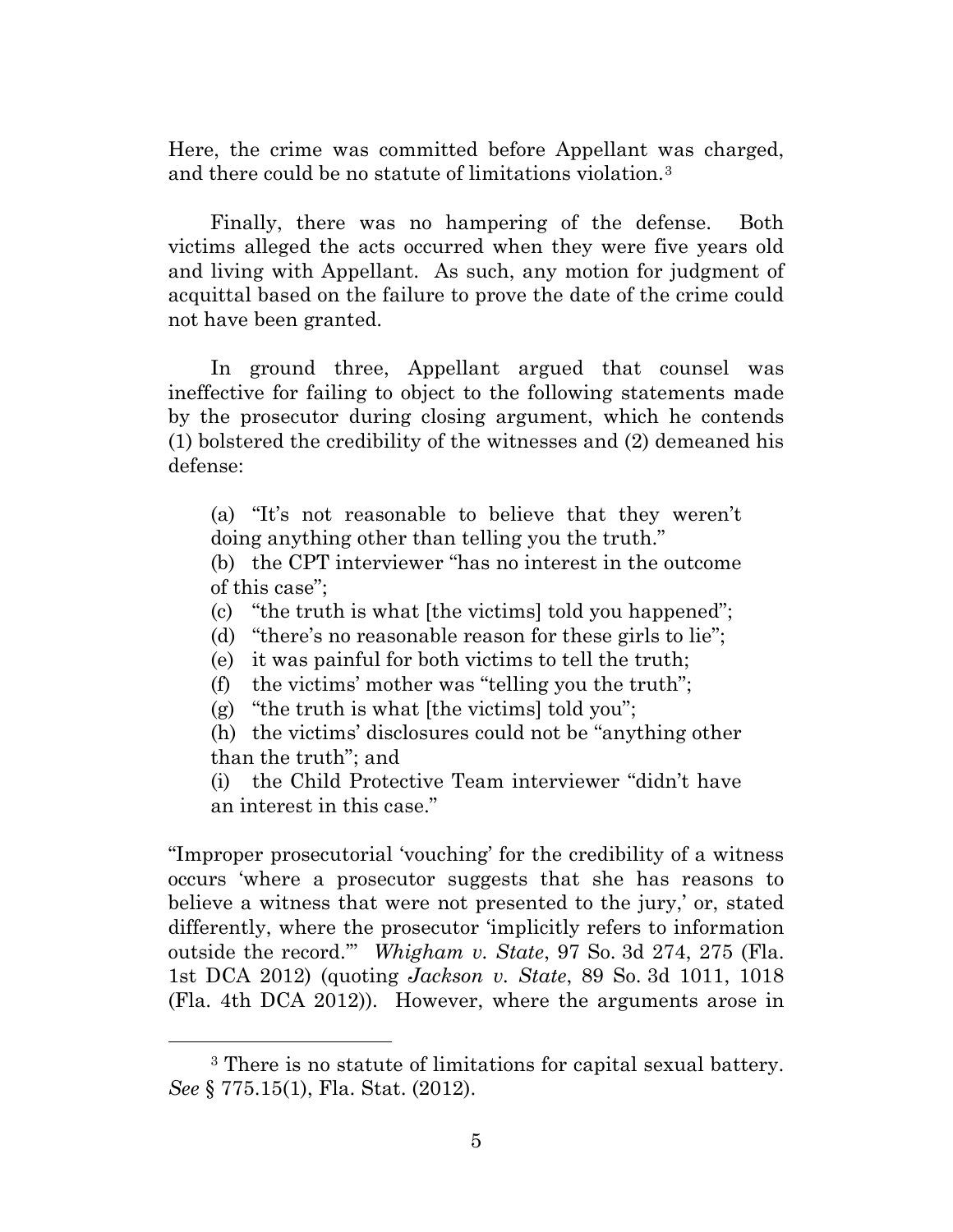the context of explaining why the jury should find the witness credible based upon the evidence, a prosecutor's comments that a State witness was open, honest, and telling the truth were held to be a valid expression of the prosecutor's opinion. *Jackson*, 89 So. 3d at 1018-19.

Here, nothing in the challenged arguments indicates that the prosecutor was relying on information outside of the record or that he had reasons to believe the victims or the victims' mother that were not presented to the jury. The context of the statements indicate that the prosecutor was arguing why the jury should find the victims credible.

As to statement (a), the prosecutor provided three reasons for his assertion that the victims were credible: they took an oath, their testimony was very specific regarding the sexual acts which occurred, and they did not have a reason to lie. As to statements (b) and (i), the prosecutor stated that the interviewer did not know the victims or the victims' family, and thus did not have any interest in the outcome of the case other than to protect the children. As to statement (c), the prosecutor alleged that what the victims said was the truth was based on the evidence. As to statement (d), the prosecutor was arguing that, contrary to Appellant's defense, the victims did not have a motive to lie so their mother could get Appellant's house, as they already had possession of that house. As to statement (e), the State was making the common-sense observation that it would be easier for the victims to deny the abuse than to speak in detail of the abuse with their mother, multiple Department of Children and Families investigators, the State Attorney's office, and in front of the jury. As to statement (f), the prosecutor was arguing that it would have been easier for the mother to make the allegations than to have both of her daughters make the allegations. As to statement (g), the prosecutor was arguing that the victims were telling the truth based on the evidence. Thus, all the challenged statements were fair arguments, based on the evidence as to why the witnesses should be believed.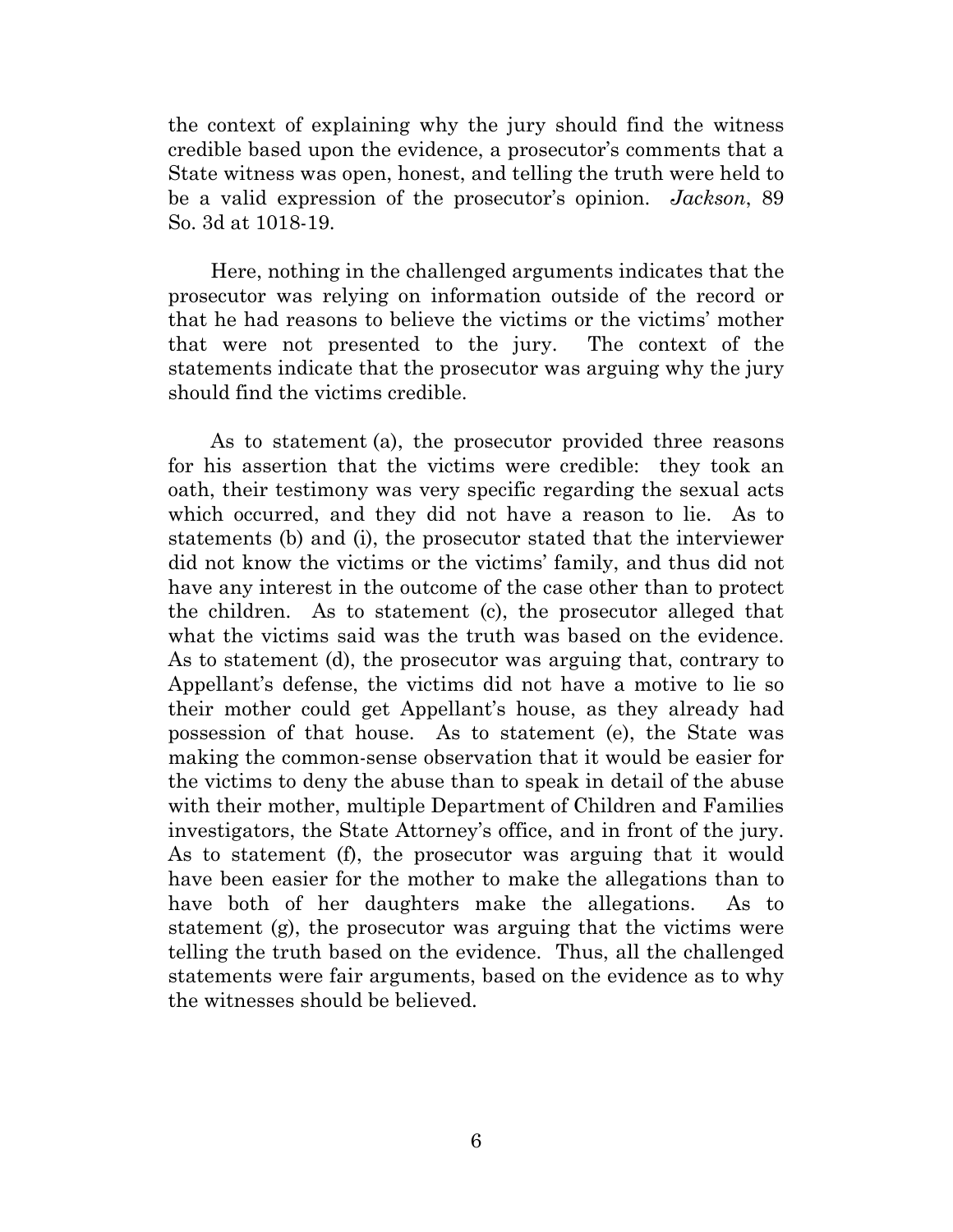As to the State's alleged demeaning of Appellant's defense, [4](#page-6-0) Appellant objected to the prosecutor's arguments that: (1) the testimony about the quitclaim deed is not something the jury has to consider; (2) Appellant's defense is not something for the jury to consider; (3) nothing that defense counsel talked about in her closing argument mattered; and (4) the only thing that mattered was the testimony of the victims, not Appellant's defense. "If 'improper comments by a prosecutor do not constitute reversible error, the defendant 'cannot demonstrate the prejudice requisite for a successful ineffective assistance of counsel claim' relating to counsel's failure to object to the comments." *Taylor v. State*, 120 So. 3d 540, 551 (Fla. 2013) (quoting *Lugo v. State*, 2 So. 3d 1, 17 (Fla. 2008)).

To show entitlement to a new trial based upon improper prosecutorial comments, such comments must

either deprive the defendant of a fair and impartial trial, materially contribute to the conviction, be so harmful or fundamentally tainted as to require a new trial, or be so inflammatory that they might have influenced the jury to reach a more severe verdict than that it would have otherwise.

*Walls v. State*, 926 So. 2d 1156, 1167 (Fla. 2006) (quoting *Spencer v. State*, 645 So. 2d 377, 383 (Fla. 1994)). "Wide latitude is permitted in arguing to a jury. Logical inferences may be drawn, and counsel is allowed to advance all legitimate arguments." *Breedlove v. State*, 413 So. 2d 1, 8 (Fla. 1982) (citations omitted).

None of the allegedly objectionable comments were improperly insulting or demeaning to Appellant's defense. Instead, the prosecutor was arguing that the evidence suggested that Appellant's defense was not credible. Specifically, Appellant alleged that the victims fabricated the abuse, because their mother wanted possession of Appellant's house, which he had

<span id="page-6-0"></span> <sup>4</sup> Appellant alleged that his defense was that the victims' mother coached the victims into making the allegations in order to gain possession of his house.